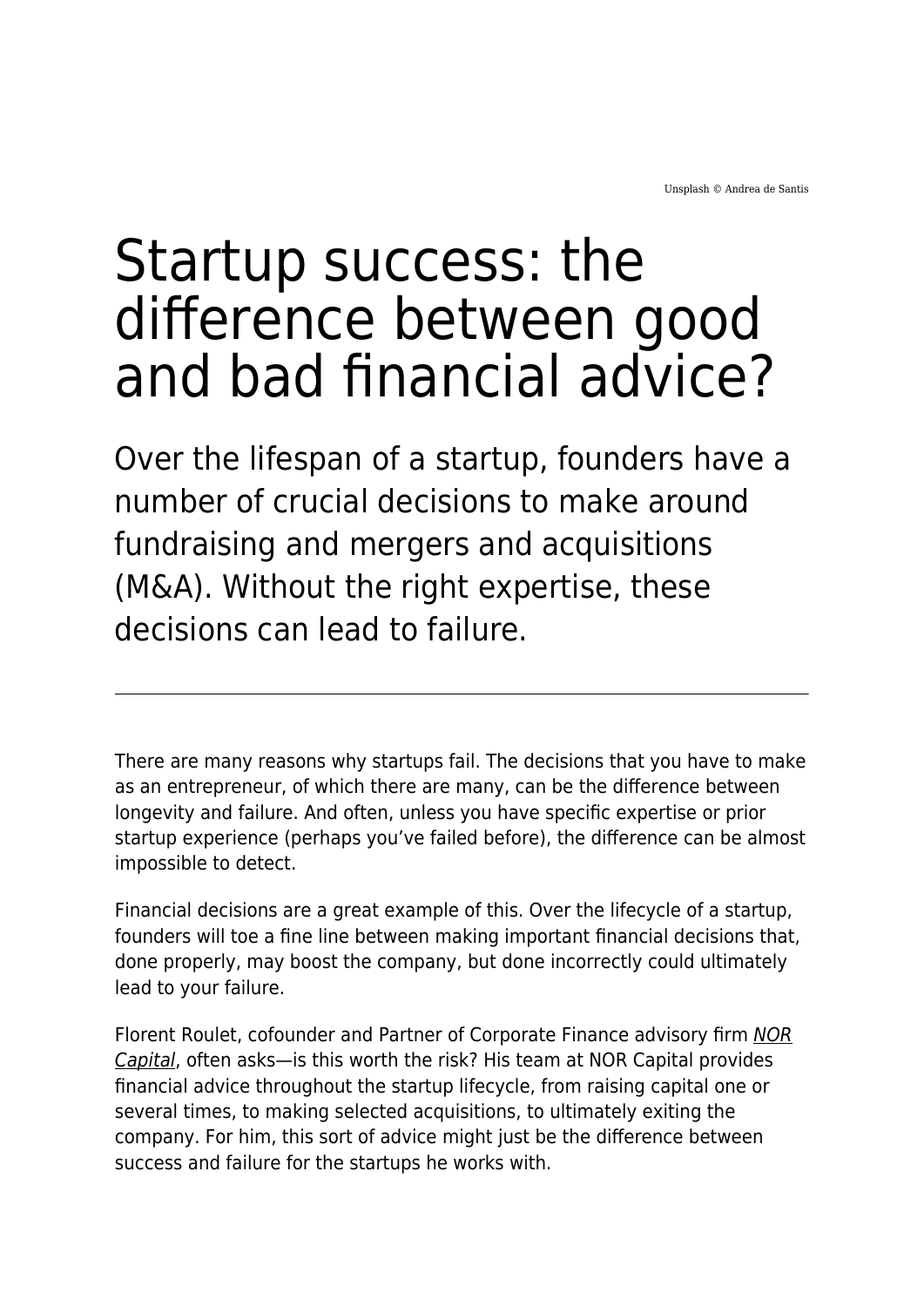## What common mistakes do founders make?

Having built the company from the ground up themselves, it's not ludicrous that a good proportion of founders believe they can navigate financial decisions themselves too.

This may be for a number of reasons. First, that they may have done it before, and have confidence in their ability to raise capital, or navigate a sale transaction. Secondly, they may have an existing network of investors, mentors or contacts, and so don't consider it worth spending the money to do it through someone else. Finally, there may be a slight hesitancy, even embarrassment, to be seen asking for help. "There's a fear of this perception that, if we can't do it ourselves, then why would people invest money in us?" Florent says.

But among these reasons for doing it yourself, founders often ignore some of the realities of these different decision making processes.

Bandwidth is one main challenge. It takes a lot of time to raise capital or to sell a startup.

More than that, it can be a draining, exhaustive and lonely process, which may often detract from the real excitement or drive of running an innovative company.

There may also be conversations that you're missing out on. Are you really able to speak to every possible relevant investor or buyer? If not, then there's a chance you could be missing out on a critical opportunity for your startup.

There are also difficult conversations to be had with investors or buyers, for example if the valuation you've been given isn't right. As a founder, you want to focus on building relationships with these individuals and thus can make the difficult conversations even harder.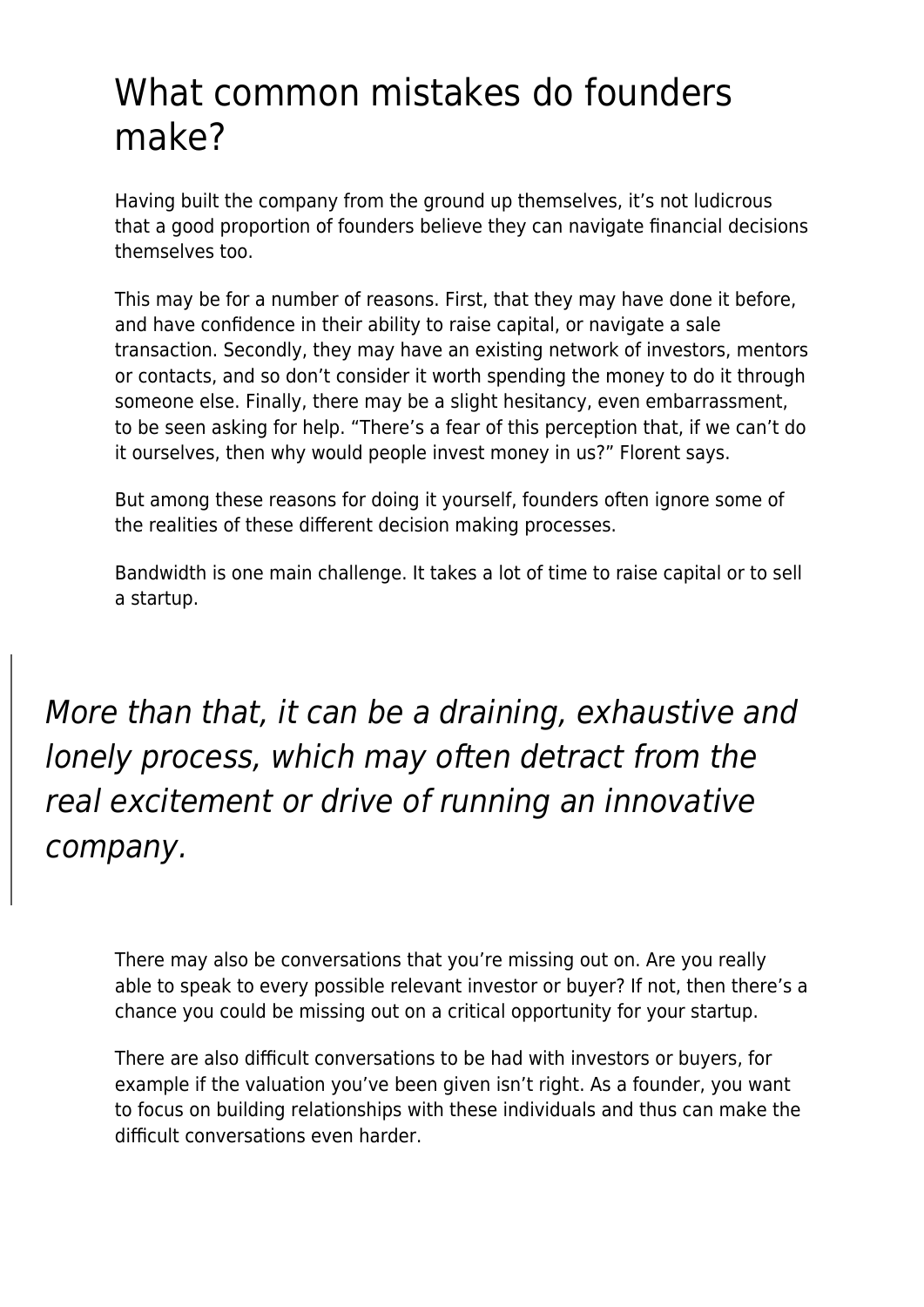## Having the difficult conversations on your behalf

Florent perceives the role of a financial advisor as very similar to a talent agent for a footballer or performer. Investment bankers assist on the time-consuming processes, to bring their industry and transaction expertise, as well as their network.

NOR Capital provides Corporate Finance advisory services to businesses in the technology, media, and telecoms (TMT) space. Their advice focuses primarily across three main areas.

First, raising capital—focusing mostly from Series B (earlier rounds tend to be too small to make economic sense). For NOR, this is often the first introduction to founders and can be the start of a longer term partnership.

"Ultimately, we know who to speak to, how information should be organised and a process managed to create competitive tension between potentially interested parties," Florent says.

They assist on the M&A side, either when a startup is looking to make an acquisition, or if they themselves are trying to sell the company. For the latter, it's crucial to make sure your valuation expectations are sensible, and that you're always communicating the right messages to the potential buyers. For instance, NOR helps test the waters for a sale "off market", seeking interest and feedback from potential buyers about the prospect of such an acquisition.

The final pillar they help across is strategic advisory. In short, this is getting involved with an entrepreneur around 12-to-24 months before they're ready for a transaction, and helping them to prepare for this. It's not like strategy consulting firms – "We're not telling people what to do," Florent says—but rather investing time and advising clients in advance to ensure that it goes as well as possible when the right moment comes.

In an ideal scenario, Florent says, NOR Capital helps across some or all of these transactions, rather than just parachuting in to solve one problem.

Their best results typically come when they're involved across the whole business lifecycle.